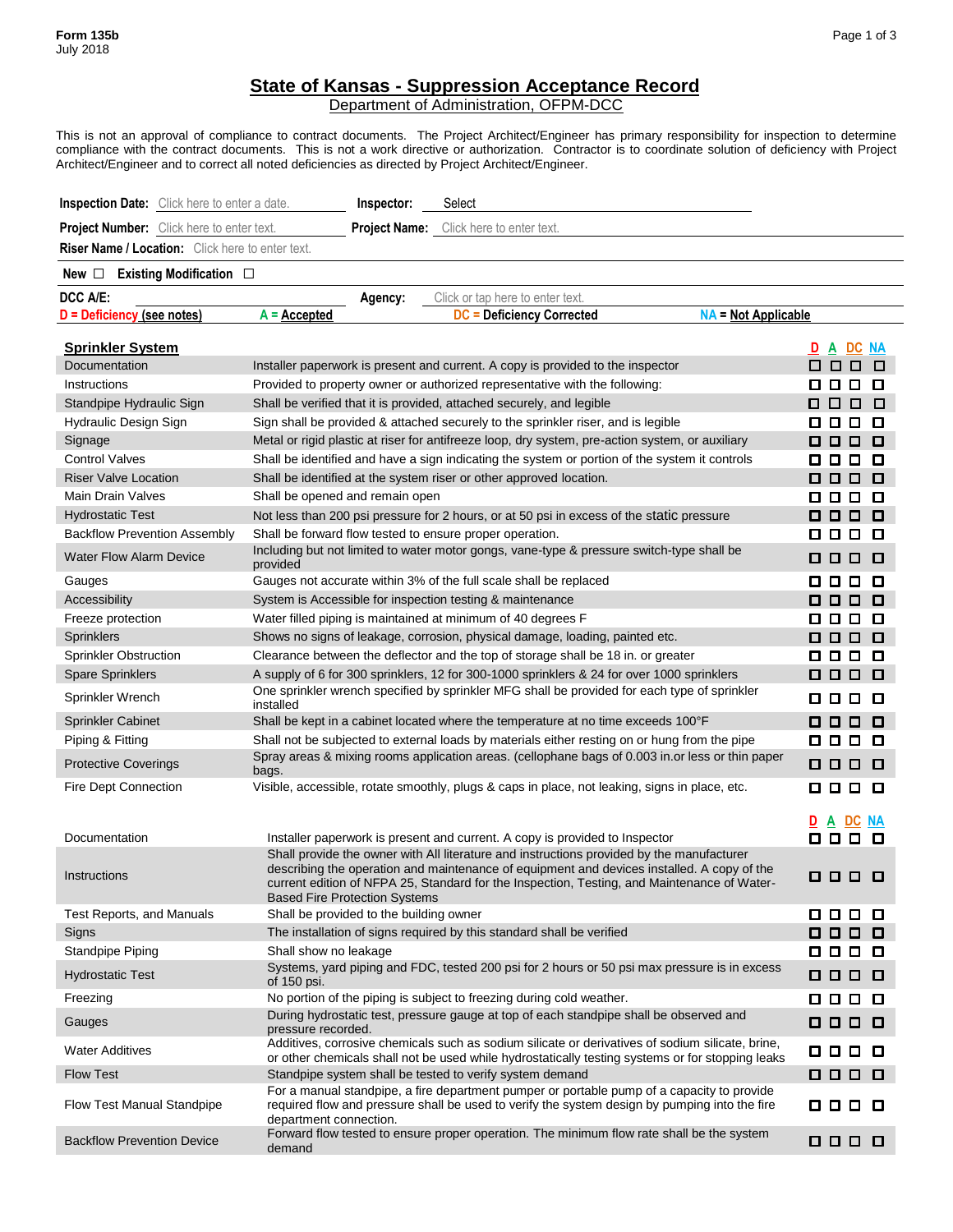## **Form 135b** Page 2 of 3 **Form 135b**<br>July 2018

| <b>Standpipe continued</b>                       |                                                                                                                                                                               | D A DC NA                    |
|--------------------------------------------------|-------------------------------------------------------------------------------------------------------------------------------------------------------------------------------|------------------------------|
| <b>Suction Tanks</b>                             | Verified by shutting down supplies to tank, drain tank below designated low water level, and                                                                                  | 0 0 0 0                      |
| <b>Pressure Regulating Device</b>                | then opening the supply valve to ensure operation of its automatic features<br>Device is operating, and inlet and outlet pressures and flow at the device are in accordance   | 000 L<br>O                   |
| Main Drain Flow                                  | with the design<br>Main drain valve shall be opened and shall remain open until the system pressure stabilizes                                                                | 8888                         |
| <b>Manual Main Drain Flow</b>                    | Not required for manual systems that do not have a permanently attached water supply                                                                                          | 0 0 0<br>o                   |
| Manual Valve                                     | Manually opened or closed by turning handwheel or wrench to full range and returning to<br>normal position.                                                                   | 000 O                        |
| <b>Hose Valve Caps</b>                           | Tightened to avoid leaking during the test and removed after the test to drain water and relieve<br>pressure.                                                                 | 000 L<br>O                   |
| Alarm & Supervision                              | Device shall be tested in accordance with NFPA72, and operational                                                                                                             | 0 0 0 0                      |
| <b>Clean Agent</b>                               |                                                                                                                                                                               | D A DC NA                    |
| Documentation                                    | Installer paperwork is present and current. A copy is provided to the inspector                                                                                               | 000 L<br>o                   |
| Storage Container Arrangement                    | Inspection, testing, recharging & maintenance are not obstructed                                                                                                              | 0 0 0 0                      |
| <b>Storage Container Secured</b>                 | Secured according to MFG listed installation manual and is convenient for servicing                                                                                           | 000 L<br>0                   |
| <b>Storage Container Environment</b>             | Protected from Chemical damage, exposure to chemicals or harsh weather                                                                                                        | 0 0 0 0                      |
| <b>Enclosure Integrity</b>                       | Enclosure shall not have any penetrations that would allow agent to escape                                                                                                    | 000 L<br>O                   |
| Training                                         | Personnel working in enclosure shall receive training regarding agent safety issues                                                                                           | 000 O                        |
| <b>Piping Distribution</b>                       | Shall be inspected to determine that it is in compliance with the design and installation                                                                                     | 000 Q<br>□                   |
|                                                  | documents                                                                                                                                                                     |                              |
| Nozzle & Pipe Size                               | Nozzles and pipe size shall be in accordance with system drawing<br>Shall be securely fastened to prevent unacceptable vertical or lateral movement during                    | 0 0 0 0                      |
| Piping joints & Supports                         | discharge                                                                                                                                                                     | 000 O                        |
| Discharge Nozzle                                 | Agent shall not directly impinge on personnel normal work area                                                                                                                | 0 0 0<br>O                   |
| <b>Nozzle Direction</b>                          | Shall not impinge on any loose objects or shelves, cabinet tops, or similar surfaces where<br>loose objects could be present and become missiles                              | 0 0 0 0                      |
| <b>Control Panel</b>                             | Verify that the control panel is connected to a dedicated circuit and labeled properly. This<br>panel shall be Readily accessible yet restricted from unauthorized personnel. | 000 O                        |
| Raised or Sunken Floor                           | Shall be protected with agent and provided with smoke detectors, piping network, and nozzles                                                                                  | 000 C<br>O                   |
| <b>Smoke Detection Ceiling</b>                   | Cross zoned smoke detectors are provided                                                                                                                                      | 000 O                        |
| <b>HVAC</b>                                      | Shall be shut down or closed automatically                                                                                                                                    | 000 L<br>o                   |
| Signage                                          | Warning and instruction signs at entrances to and inside protected areas shall be provided                                                                                    | 0 0 0 0                      |
| Pre-discharge Alarm                              | Shall be provided within the protected area of occupiable space                                                                                                               | 0 0 0 0                      |
| <b>Abort Switches</b>                            | Where provided, located within the protected area and located near the means of egress for<br>the area. Type that requires constant manual pressure to cause abort            | 0 0 0 0                      |
| <b>Disconnect Switch</b>                         | Unwanted discharge of electrically actuated system, a supervised disconnect switch shall be<br>provided                                                                       | 0 0 0 0                      |
|                                                  |                                                                                                                                                                               |                              |
| <b>Kitchen Hood</b>                              |                                                                                                                                                                               | DC<br><b>NA</b><br><u>DA</u> |
| <b>Cooking Systems</b>                           | Shall be a type recognized for protection of commercial cooking equipment                                                                                                     | 000 C<br>O                   |
| Audible/Visual Indicator                         | Shall be provided to show system has operated, personnel response is needed, and is in need<br>of recharge                                                                    | 0 0 0 0                      |
| <b>Manual Pull Station</b>                       | Located at or near means of egress. 10-20' from kitchen exhaust. 42-48" above floor.                                                                                          | 0 0 0<br>o                   |
| <b>Fuel/Electrical Shutoff</b>                   | Actuation shall shut down fuel or electrical supply. Reset shall be manually.                                                                                                 | 0 0 0 0                      |
| Fire Extinguisher                                | K-Class Along path of egress and located within 30' of kitchen equipment                                                                                                      | 0 0 0 0                      |
| System Location                                  | Controllers, containers, and expellant gas assembly, free from damage, high temps, and<br>accessible.                                                                         | 0 0 0 0                      |
| <b>Discharge Nozzles</b>                         | Protected from grease vapors and moisture with a cap. Positioned correctly over the appliance                                                                                 | 000<br>0                     |
| Piping                                           | Noncombustible. 3/8 in diameter. Secured, piping may have chrome sleeve                                                                                                       | 0 0 0 0                      |
| Penetrations                                     | All piping and conduit penetrations are sealed                                                                                                                                | 000 O                        |
| Fire alarm                                       | If present shall be tied in for alarm and notification                                                                                                                        | 000 O                        |
| Fusible Link/Heat Detector                       | Shall be located above each appliance                                                                                                                                         | 0 0 0 0                      |
| Hood                                             | All welds shall be liquid tight continuous external weld                                                                                                                      | 0 0 0 0                      |
| <b>Fire Pump</b>                                 |                                                                                                                                                                               | <u>D A DC NA</u>             |
| Pump Room                                        | There is room for inspection, service, repair or replacement                                                                                                                  | 000 O                        |
| Indoor Fire Pump                                 | Indoor pumps separated from all other areas of bldg. by 2-hour rating, 1-hr if protected by<br>sprinkler system                                                               | 000 O                        |
| Outdoor Fire Pump                                | In a bldg. other than that bldg. being protected it is located 50 feet away from protected bldg.                                                                              | ם ם ם ם                      |
| Electric Ambient Temp<br><b>Hydrostatic Test</b> | 40 Degrees temperature required<br>Piping tested at 200 psi or 50psi above maximum system pressure whichever is greater                                                       | 000 O<br>000 O               |
| Electric Wiring                                  | Including control wiring, emergency supply been checked by electrical contractor                                                                                              | 000 O                        |
| <b>Flow Test</b>                                 | Copy of MFG pump test is available                                                                                                                                            | 000 O                        |
| Equipment/Gauges                                 | All equipment and gauges have calibrated and bear a label                                                                                                                     | 000 O                        |